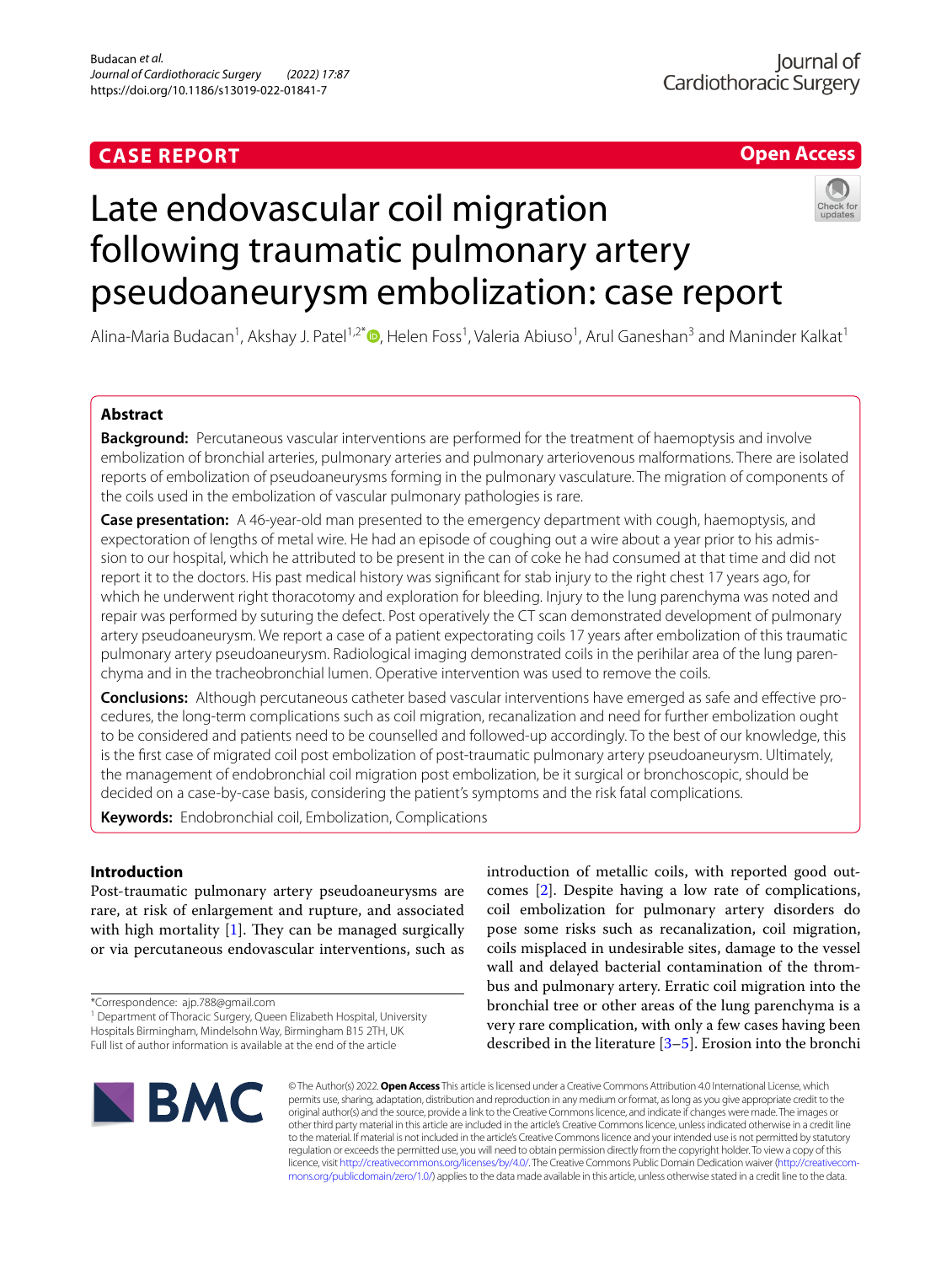results in cough, expectoration, haemoptysis, and hoarseness  $[3]$  $[3]$ . The fistulisation into the pulmonary artery can result in air embolism or life-threatening haemoptysis [\[6](#page-3-3), [7\]](#page-3-4).

# **Case report**

We report the case of a patient who expectorated a coil 17 yrs following embolization of a post-traumatic pulmonary artery pseudoaneurysm. A 46-year-old man presented to the emergency department with a cough, haemoptysis, and expectoration of lengths of metal wire. 17 years previously he had sufered a signifcant stab injury to the chest, for which he underwent right thoracotomy and exploration in a diferent hospital. A suture repair of a parenchymal lung injury was performed. Post-operative computed tomography (CT) scan demonstrated pulmonary artery pseudoaneurysm formation and percutaneous endovascular coils were inserted to prevent rupture and massive haemoptysis. The medical records had been destroyed by the time of this presentation; hence no further information was available.

During the current admission, chest x-ray and chest CT demonstrated coils in the right lung parenchyma posterior to the oblique fssure, with a length of coil in the lower lobe bronchus, resulting in adjacent haemorrhagic areas and pneumatoceles (Fig.  $1$ ). The patient underwent rigid and fexible bronchoscopy, re-do right thoracotomy, lower lobectomy and removal of the coils.

Bronchoscopy identifed a thin wire emerging from the right lower lobe basal segmental bronchus into the right main bronchus, extending to the proximal trachea and larynx. There was marked inflammation with significant blood-stained purulent secretions emanating from the lower lobe bronchus. The wire could not be pulled out with gentle traction. On entry into the chest, the lung was densely adherent to the chest wall and posterior mediastinum. The adhesions were particularly dense and inseparable from the oesophagus, azygos vein and the whole area was one thick indistinguishable fbrotic mass. A subsequent lower lobe bronchotomy was performed and the wire was traced into the lower lobe. This wire was removed, and lower lobectomy was performed by dissecting out all the relevant structures. The bronchus intermedius was stapled off just distal to uptake of middle lobe bronchus where it was less infamed. After removal of the lower lobe, it was noted that there was a dense fbrotic mass around the posterior segment of the upper lobe. The upper lobe itself was densely fibrotic and stuck to the chest posteriorly and inseparable from the oesophagus and the azygos vein.

After lower lobe removal, the residual fbrotic area was incised to ensure no further wires were left in situ. It was

<span id="page-1-0"></span>

**Figure. 1** Radiological fndings: **A** Chest x-ray showing the coils in the right chest (arrow). **B** Axial view confrming bunch of coils lying posterior to the hilum. Associated changes in the lung parenchyma are visible. **C** Reconstructed CT scan images demonstrating a coil extending into right bronchus and up to the larynx (arrow)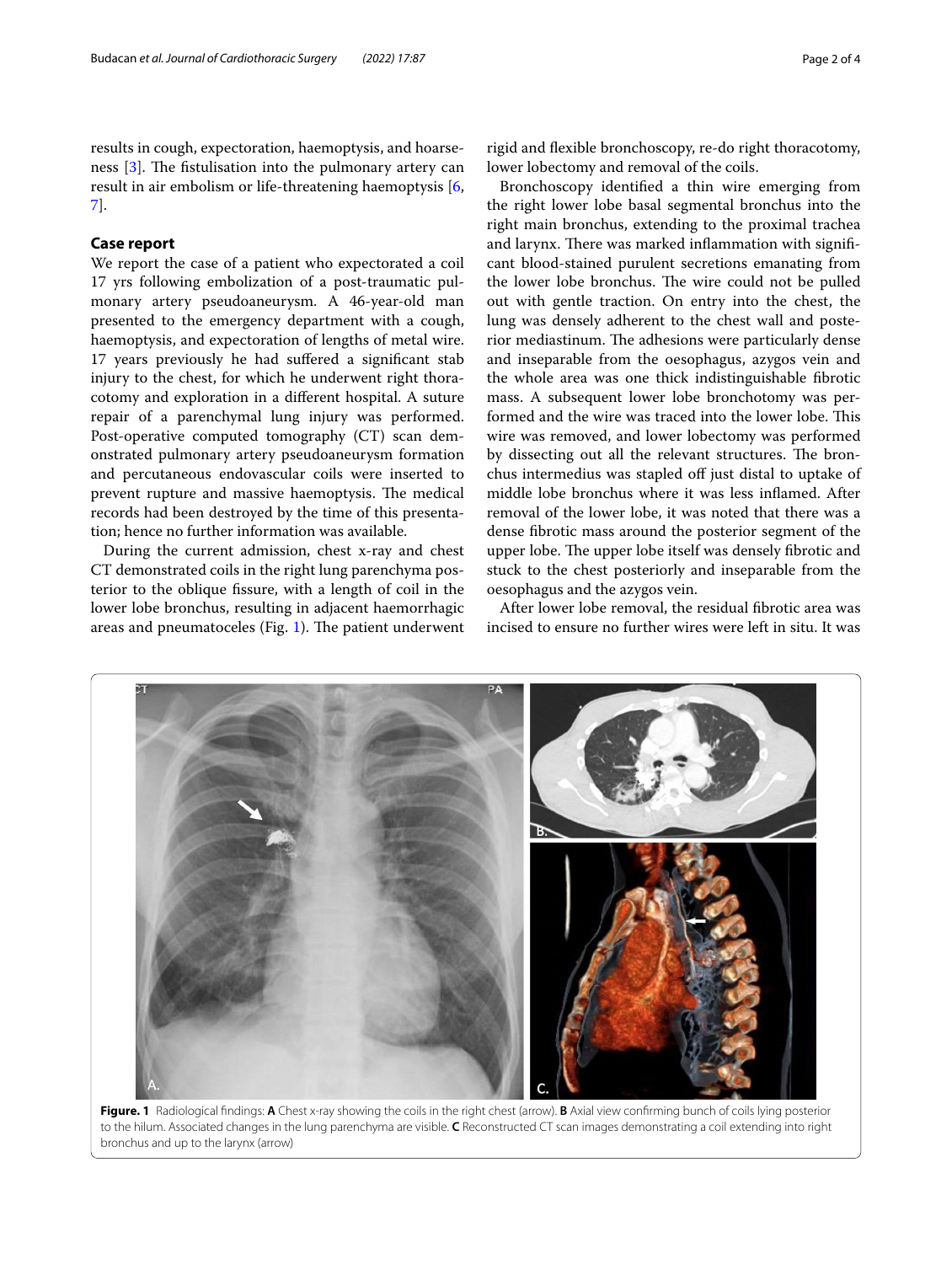well encapsulated (3\*2 cm) and this process revealed necrotic pinkish grey material and a bunch of wires which were subsequently removed. At this point the cavity was closed as there was no evidence for fstulation into the airways or any such tracheobronchial communication. Several coils of metal wires were removed, and the cavity was cleared of all the necrotic debris. The wall of this cavity was infamed granulation tissue and due to the size, location and adhesions to the mediastinum and oesophagus, the resection was felt not to be possible. In view of this, the cavity was closed using interrupted 2-0 Vicryl suture in two layers ensuring obliteration of the cavity.

Four days post-operatively, the patient showed no sign of clinical improvement and this correlated with worsening infammatory markers and an exaggerated SIRS response. Features of empyema were noted on imaging. The patient was taken back to theatre for rigid bronchoscopy where pus was seen coming out of the right lower lobe bronchial stump soiling the left side. This was vigorously suctioned, and the chest re-opened via the same posterolateral incision (right). The cavity was washed out and it was noted that the previous suture on the capsule of the posterior segment of upper lobe had broken down and resulted in a communication between the capsule and the stump of the lower lobe bronchus. As such, an intercostal muscle bundle was harvested and patched on the opening of the fstulous tract of the lower lobe bronchial stump with multiple 3-0 vicryl. Post patching, there was minimal air leak on dual lung ventilation and at repeat bronchoscopy there was no further purulent discharge from lower lobe stump.

Streptococcus anginosus, Bacteroides fragilis and Eikenella corrodens were grown from operative samples. The patient was discharged home with chest drain in situ and a long course of appropriate antibiotics. The chest drain was later removed in the outpatient clinic. The current follow-up period to date is 12 months since discharge.

# **Comment**

The patient described in this report proceeded to surgery to mitigate against the potential for complications such as haemoptysis, recurrent chest infections and troublesome symptoms of cough. The type of intervention, however, was debateable between bronchoscopic retrieval of the coils or open surgical procedure to resect the lung parenchyma containing the coils. The uncertainty of retrieving all the coils endoscopically, possibility of haemorrhage and perceived difficulty of emergency thoracotomy due to adhesions from the previous surgery led to the decision in favour of a surgical intervention.

Some cases of migrated coils fstulating into the bronchus have been removed endobronchially using rigid bronchoscopy [\[3\]](#page-3-1). However, most documented cases with migration of these coils have been treated with surgical resection of varying amounts of lung parenchyma and coil retrieval. Abad et al. reported a case of endobronchial coil migration 6 weeks after embolization for a segmental pulmonary artery aneurysm, treated by right lower lobectomy [\[4\]](#page-3-5) and the use of basal segmentectomy has also been reported to treat similar complications [\[8](#page-3-6)].

To the best of our knowledge, this is the frst case of migrated coil following embolization of post-traumatic pulmonary artery pseudoaneurysm. On refection, placing a muscle bundle or some form of vascularised pedicle over the bronchial stump at the time of the lobectomy, particularly in the setting of such infammation may have helped to avoid fstulation and propagation of sepsis. Ultimately, the management of endobronchial coil migration post-embolization, be it surgical or bronchoscopic, should be decided on a case-by-case basis, taking into account the patient's symptoms and the risk of fatal complications.

#### **Acknowledgements**

No further acknowledgments to make.

#### **Author contributions**

All authors contributed to this piece of work. All authors read and approved the fnal manuscript.

#### **Funding**

There are no sources of funding to declare.

#### **Availability of data and materials**

All data and materials are available upon reasonable request from the corresponding author.

# **Declarations**

## **Ethics approval and consent to participate**

There was no ethical approval needed as this did not directly involve patients.

#### **Consent for publication** Consent was sought from the patient in question.

# **Competing interests**

There are no known competing interests.

#### **Author details**

<sup>1</sup> Department of Thoracic Surgery, Queen Elizabeth Hospital, University Hospitals Birmingham, Mindelsohn Way, Birmingham B15 2TH, UK. <sup>2</sup>Institute of Immunology and Immunotherapy, University of Birmingham, Birmingham, UK.<sup>3</sup> Department of Interventional Radiology, University Hospitals Birmingham (Heart of England), Bordesley Green East, Birmingham B9 5SS, UK.

## Received: 28 December 2021 Accepted: 17 April 2022 Published online: 27 April 2022

#### **References**

<span id="page-2-0"></span>Pelage JP, El Hajjam M, Lagrange C, et al. Pulmonary artery interventions: an overview. Radiographics. 2005;25:1653–67.